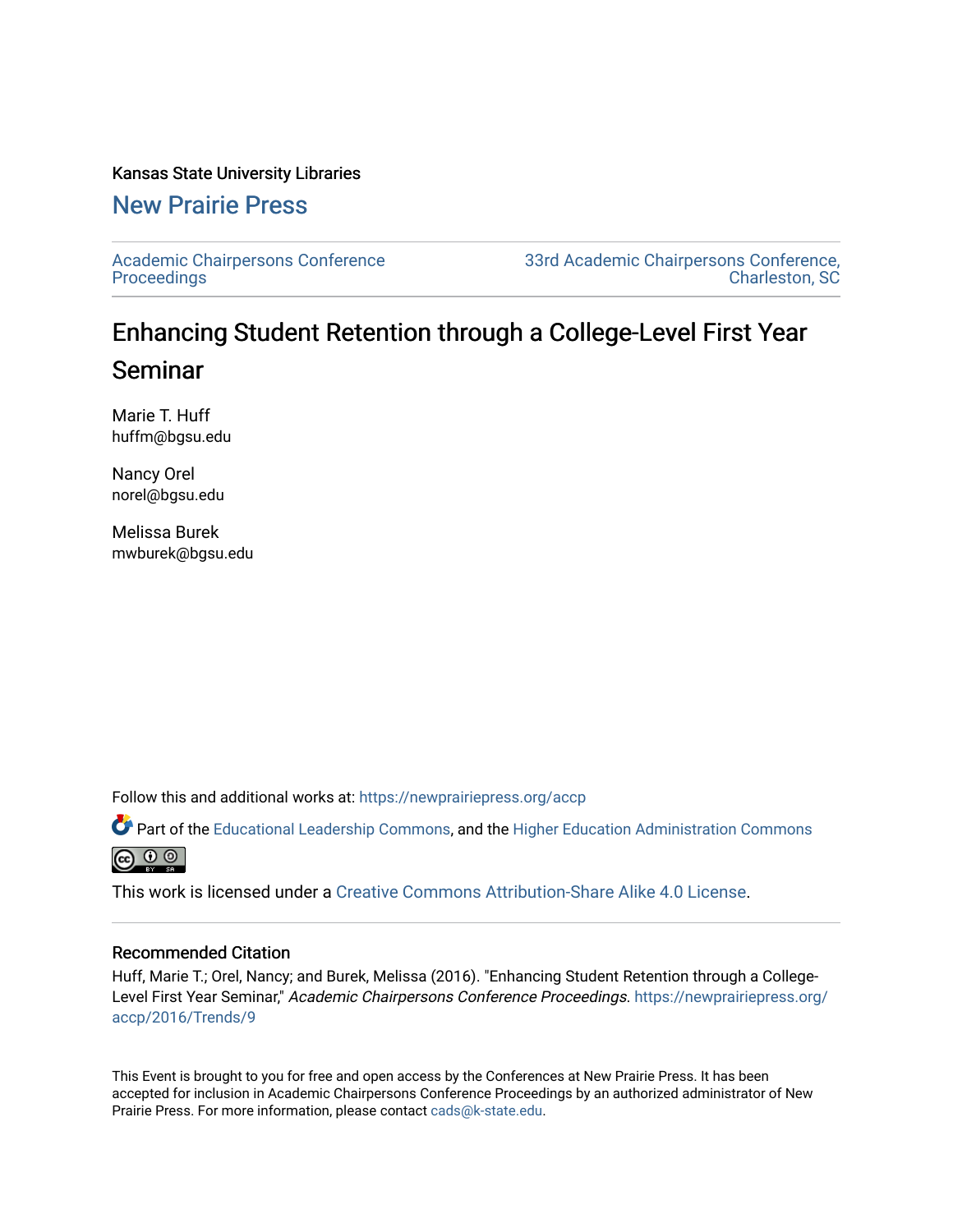## **Objective(s) of the presentation:**

Participants who attend this session will…

- a) Gain a deeper appreciation of the complex issues related to freshmen to sophomore student retention and its impact on program vitality;
- b) Learn specific strategies on how Department Chairs or Deans might augment university student retention efforts within their own departments or units; and,
- c) Understand the importance of institutional leadership involvement, as well as the contribution of faculty and staff.

## **Description of the session (300-500 words):**

Student retention is a pressing issue at college campuses across the nation. Poor retention is attributed to a wide array of complex reasons, including academic difficulties, finances, loneliness, lack of clear academic or career goals, poor integration within the college community and personal reasons. The potential strategies to address retention issues are as varied as the reasons why students do not return.

While a great deal of pressure is often placed upon academic advisors to focus on student retention, we believe that student retention should be a part of everyone's job responsibilities. Clearly no single individual or group can successfully address all of these issues, and it is incumbent upon university administrators to define expectations for faculty and staff, and to allocate the necessary resources and personnel needed to implement the policies and programs aimed at improving student retention.

Although the results differed by class level, Schreiner (2009) found that student satisfaction is strongly linked to student retention. She stated that "the items that were most predictive of students returning for their sophomore year included: satisfaction with being a student, meeting their expectations for advisor availability, feeling a sense of belonging, perceiving their future major to have valuable course content, believing that student fees are used wisely, and feeling that the campus is a safe place" (p. 5). In sum, she found that a "sense of community" and belonging is most crucial for student retention during their first year.

In an attempt to improve student retention within the College of Health and Human Services (CHHS), we initiated and sponsored a one credit hour freshmen seminar for approximately 100 incoming freshmen (who were not enrolled in a university wide freshmen seminar). This unique freshmen seminar was facilitated by five graduate assistants from a variety of disciplines within CHHS, and supervised by the Associate Dean. The graduate assistants served as instructors for the course, as well as academic advisors to the students within their classes. The classes consisted of large bi-weekly presentations by guest lecturers, and smaller group meetings (approximately 20 students) on the alternate weeks. The overall class theme focused on the issue of poverty, and students were encouraged to discuss how the topic(s) resonated with them on a personal level during their small group sessions. Along with the course content, students learned about various support units on campus and were provided opportunities to engage in service